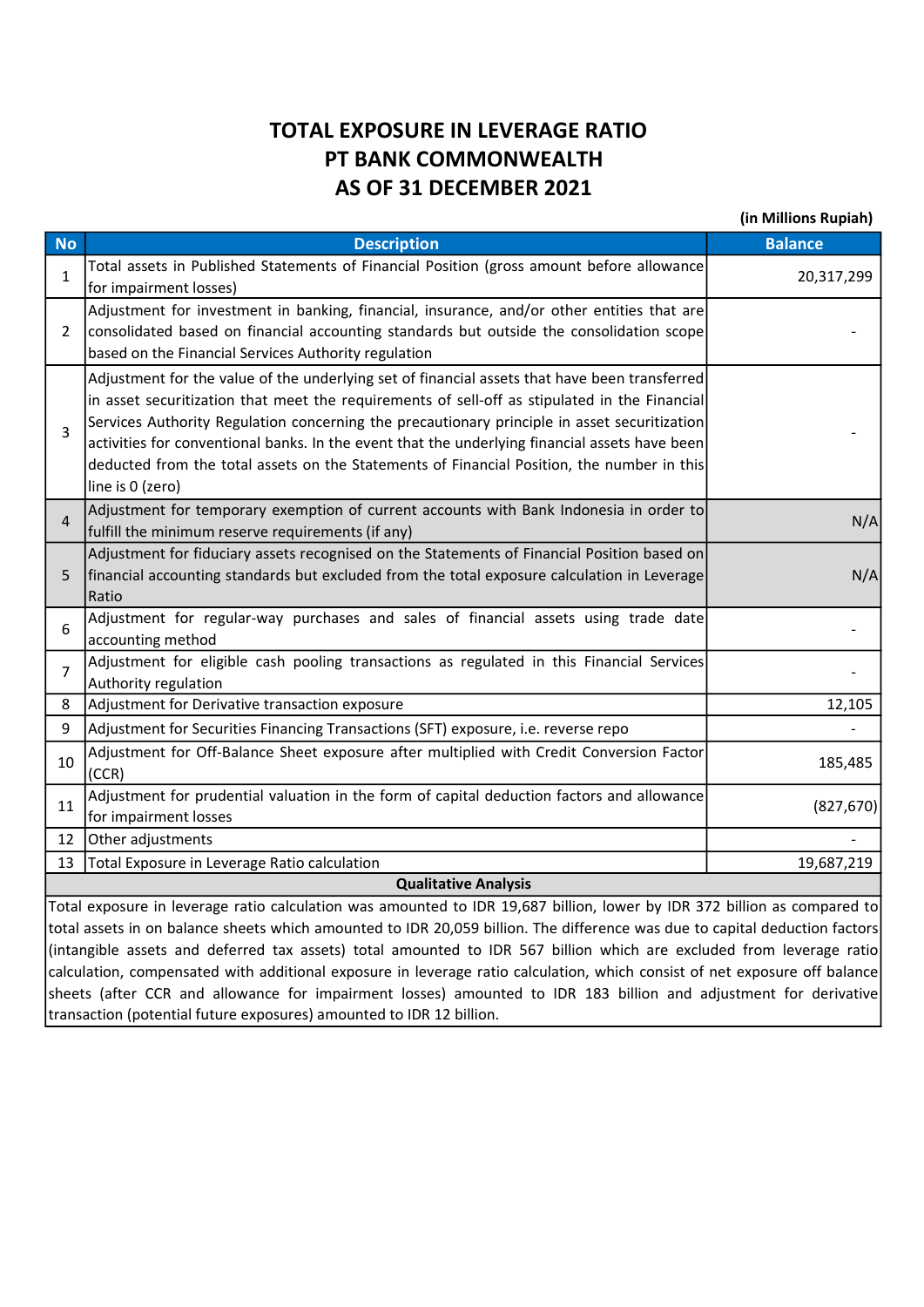## LEVERAGE RATIO CALCULATION PT BANK COMMONWEALTH AS OF 31 DECEMBER 2021

(in Millions Rupiah)

|                |                                                                                      | <b>Period</b>            |             |
|----------------|--------------------------------------------------------------------------------------|--------------------------|-------------|
| <b>No</b>      | <b>Description</b>                                                                   | 31-Dec-21                | 30-Sep-21   |
|                | <b>Asset Exposures in Statements of Financial Position</b>                           |                          |             |
| 1              | Asset exposures in Statements of Financial Position including collateral             |                          |             |
|                | assets, but excluding derivative transactions and SFT exposures (gross               | 19,211,656               | 19,913,255  |
|                | amount before allowance for impairment losses)                                       |                          |             |
| $\overline{2}$ | Gross-up for derivatives collateral provided to the counterparties which             |                          |             |
|                | result in decreased total assets exposure in balance sheet due to the                |                          |             |
|                | financial accounting standard implementation                                         |                          |             |
| $\overline{3}$ | (Deduction of receivable assets for cash variation margin provided in                |                          |             |
|                | derivative transactions)                                                             |                          |             |
| $\overline{4}$ | (Adjustment for carrying amount securities received under SFT exposure               |                          |             |
|                | that are recognised as an asset)                                                     |                          |             |
| 5              | (Allowance for impairment losses on assets based on financial accounting             | (258, 528)               | (473,802)   |
|                | standard)                                                                            |                          |             |
|                | (Asset that are taken into account as Tier I capital deduction factor referred       |                          |             |
| 6              | to the Financial Services Authority regulation concerning minimum capital            | (567, 463)               | (662, 856)  |
|                | requirement for conventional banks)                                                  |                          |             |
| $\overline{7}$ | <b>Total Asset Exposures in Statements of Financial Position</b>                     | 18,385,665               | 18,776,597  |
|                | <b>Derivative Transaction Exposures</b>                                              |                          |             |
|                | Replacement cost associated with all derivative transactions, both in the            |                          |             |
| 8              | case of eligible cash variation margin or netting-off agreement that meet            | 2,530                    | 62          |
|                | certain requirements                                                                 |                          |             |
| 9              | Add-on amounts for PFE associated with all derivative transactions                   | 11,382                   | 9,639       |
| 10             | (Exemption on derivative transactions exposure that are settled through<br>CCP)      | N/A                      | N/A         |
| 11             | Adjustment for effective notional amount from credit derivatives                     | $\overline{\phantom{a}}$ |             |
| 12             | (Adjustment for effective notional amount offsets and add-on deductions              |                          |             |
|                | for credit derivatives sales transactions)                                           |                          |             |
| 13             | <b>Total Derivative Transaction Exposures</b>                                        | 13,912                   | 9,701       |
|                | <b>Securities Financing Transaction (SFT) Exposures</b>                              |                          |             |
| 14             | Gross carrying amount of SFT assets                                                  | 1,103,836                |             |
|                |                                                                                      |                          | 285,168     |
| 15             | (Netted amounts of cash payables and cash receivables)                               |                          |             |
|                | Counterparties credit risk for SFT assets referred to current exposure               |                          |             |
| 16             | calculation as regulated in the attachment of this Financial Services                |                          |             |
|                | Authority regulation                                                                 |                          |             |
| 17<br>18       | Exposure as SFT agent transaction                                                    | 1,103,836                |             |
|                | <b>Total SFT Exposures</b><br><b>Off Balance Sheets Exposures</b>                    |                          | 285,168     |
|                |                                                                                      |                          |             |
| 19             | Outstanding all commitment and contingency liabilities at gross amount,              | 1,805,360                | 1,959,641   |
|                | before allowance for impairment losses<br>(Adjustment for credit conversion factors) |                          |             |
| 20             | (Allowance for impairment loss on Off Balance Sheets in accordance with              | (1,619,875)              | (1,758,758) |
| 21             | financial accounting standard)                                                       | (1,679)                  | (1,598)     |